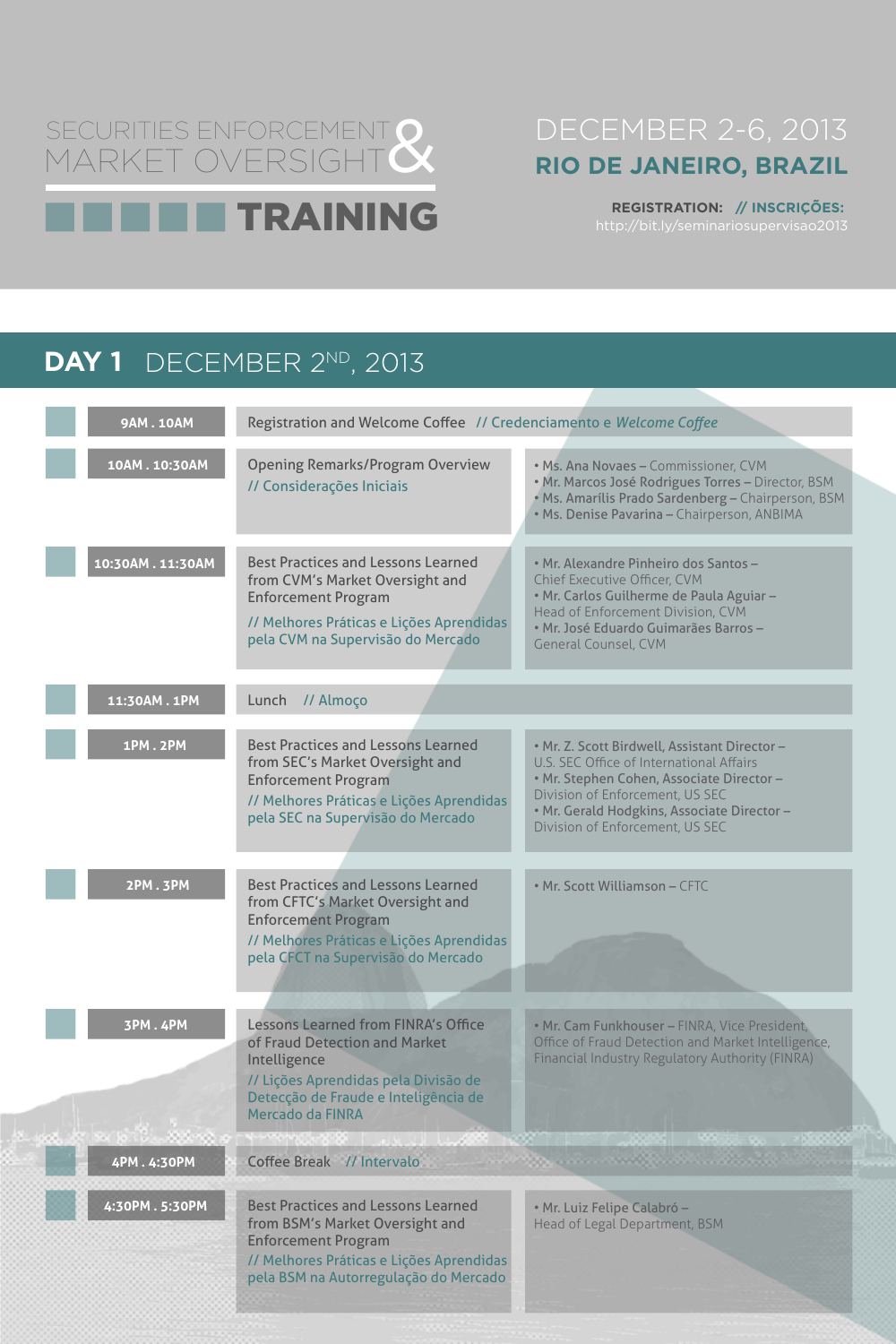**6:30PM . 10PM** Closing Cocktail // Coquetel de Encerramento

# **DAY 2** DECEMBER 3RD, 2013

// Melhores Práticas e Lições Aprendidas pela ANBIMA na Autorregulação do Mercado Best Practices and Lessons Learned **5:30PM . 6:30PM** • ANBIMA from ANBIMA's Market Oversight and Enforcement Program

| <b>9AM.10AM</b>  | <b>Investigating and Prosecuting Ponzi Schemes</b><br>// Investigação e Acusação em Esquemas                                                                                                      | • Mr. Z. Scott Birdwell - US SEC<br>. Mr. Gerald Hodgkins - US SEC<br>• Mr. Scott Williamson - CFTC |
|------------------|---------------------------------------------------------------------------------------------------------------------------------------------------------------------------------------------------|-----------------------------------------------------------------------------------------------------|
|                  | de Pirâmide (Ponzi)                                                                                                                                                                               |                                                                                                     |
|                  |                                                                                                                                                                                                   |                                                                                                     |
| <b>10AM.11AM</b> | <b>Broker Dealer Violations (Churning, Front Running,</b><br>Cherry Picking, Unauthorized Trades, Suitability,<br><b>Commingling of Customer Assets and Failure</b><br>to Supervise)              | . Mr. Gerald Hodgkins, Division of<br><b>Enforcement - SEC</b>                                      |
|                  | // Ilícitos praticados por Intermediários (Churning,<br>Front Running, Cherry Picking, operações não<br>autorizadas, Suitability, Entrelaçamento de Ativos<br>de Clientes e Falhas de Supervisão) |                                                                                                     |
|                  |                                                                                                                                                                                                   |                                                                                                     |
| 11AM.11:15PM     | Coffee Break // Intervalo                                                                                                                                                                         |                                                                                                     |
|                  |                                                                                                                                                                                                   |                                                                                                     |
| 11:15AM.12:30PM  | <b>Investigative Procedures and Interview Techniques</b><br>(including discussion of Cooperation Incentives and<br><b>Whistleblower Programs)</b>                                                 | . Mr. Stephen Cohen, Division of<br><b>Enforcement - SEC</b>                                        |
|                  | // Procedimento de Inquérito e Técnicas de Oitiva<br>(incluindo discussões sobre Delação Premiada e<br><b>Whistleblower Programs</b> )                                                            |                                                                                                     |
|                  |                                                                                                                                                                                                   |                                                                                                     |
| 12:30PM.2PM      | Lunch // Almoço                                                                                                                                                                                   |                                                                                                     |
| 2PM.3:15PM       | Fraud, Insider Trading and Market Intelligence -<br><b>FINRA Cases</b>                                                                                                                            | • Mr. Cam Funkhouser - FINRA                                                                        |
|                  | // Fraude, Insider Trading e Inteligência de Mercado<br>- Casos da FINRA                                                                                                                          |                                                                                                     |
|                  |                                                                                                                                                                                                   |                                                                                                     |
| 3:15PM.3:45PM    | Coffee Break // Intervalo                                                                                                                                                                         |                                                                                                     |
|                  |                                                                                                                                                                                                   |                                                                                                     |
| 3:45PM.5PM       | <b>International Cooperation in Investigation</b>                                                                                                                                                 | . Mr. Z. Scott Birdwell - US SEC                                                                    |

and Prosecution (Cases)

//Cooperação Internacional na Investigação e Condução de Processos relacionados a Ilícitos no Mercado de Valores Mobiliários – Estudo de Casos

## DAY 3 DECEMBER 4<sup>TH</sup>, 2013

Investigating and Prosecuting Insider Trading in USA (Cases)

// Investigação, Processo e Julgamento: Uso de Informação Privilegiada nos EUA (Estudo de Casos)

• Mr. Stephen Cohen and Z. Scott Birdwell – US SEC • Mr. Cam Funkhouser – FINRA

## **9AM . 10:30AM**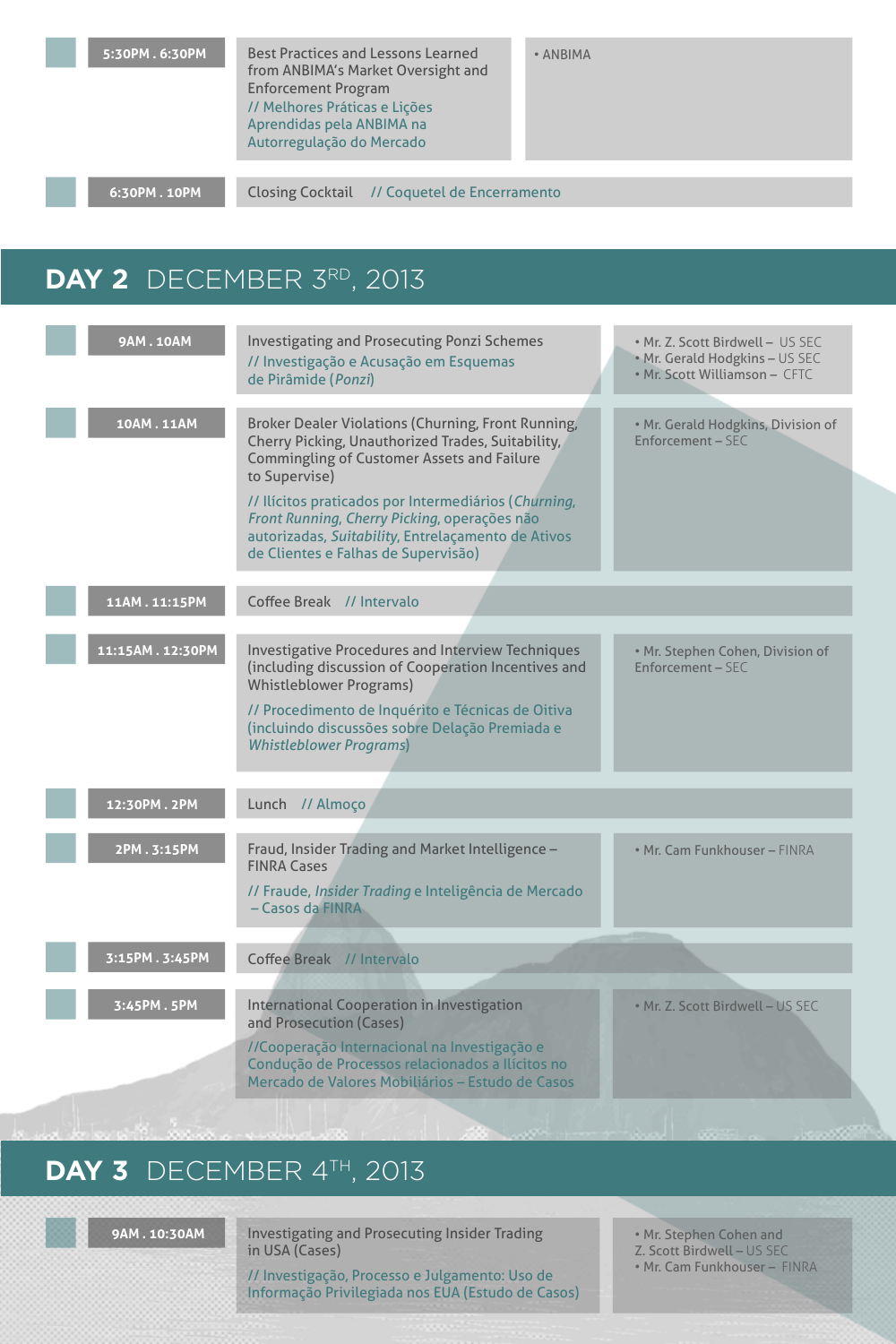| 10:30AM. 10:45AM            | Coffee Break // Intervalo                                                                                                                                                                                                                                                                                                                                                                                              |                                                                                                                                                                                          |
|-----------------------------|------------------------------------------------------------------------------------------------------------------------------------------------------------------------------------------------------------------------------------------------------------------------------------------------------------------------------------------------------------------------------------------------------------------------|------------------------------------------------------------------------------------------------------------------------------------------------------------------------------------------|
| 10:45AM.12:15PM             | <b>Investigating and Prosecuting Insider Trading</b><br>in Brazil (Cases)<br>// Investigação, Processo e Julgamento: Uso de<br>Informação Privilegiada no Brasil (Estudo de Casos)                                                                                                                                                                                                                                     | • Mr. Rodrigo de Grandis -<br>Federal Prosecutor, MPF<br>. Ms. Julya Sotto Mayor Wellisch -<br>Deputy General Counsel, CVM<br>· Mr. Eduardo José Busato -<br>Market Surveillance, CVM    |
| 12:15PM.1:45PM              | Lunch // Almoço                                                                                                                                                                                                                                                                                                                                                                                                        |                                                                                                                                                                                          |
| 1:45PM.3:15PM               | Overview of the Types of Cases the CFTC<br>Investigates: Fraud; Financial Integrity;<br>MF Global Case; Trade Practice; Recordkeeping;<br><b>Manipulation; Supervision and Registration</b><br>// Aspectos Gerais dos Casos Investigados pela CFTC:<br>Fraude; Integridade Financeira; Caso da MF Global;<br>Práticas de negociação; guarda e manutenção de dados<br>e informações; manipulação; supervisão e registro | • Mr. Scott Williamson - CFTC                                                                                                                                                            |
| 3:15PM.3:30PM               | Coffee Break // Intervalo                                                                                                                                                                                                                                                                                                                                                                                              |                                                                                                                                                                                          |
| 3:30PM.5PM                  | High Frequency Trading: Tools, Strategies, and<br>Market Quality Effects (including lessons from<br>the Flash Crash)<br>// High Frequency Trading: Ferramentas, Estratégias<br>e Efeitos para o Mercado (lições do Flash Crash)                                                                                                                                                                                        | • Mr. Steve Cohen - SEC<br>. Mr. Daniel Gray [tentative by<br>teleconference] - Division of Trading<br>and Markets, US. SEC<br>• Mr. Scott Williamson - CFTC<br>• Mr. Julio Cutter - BSM |
|                             |                                                                                                                                                                                                                                                                                                                                                                                                                        |                                                                                                                                                                                          |
| DAY 4 DECEMBER $5TH$ , 2013 |                                                                                                                                                                                                                                                                                                                                                                                                                        |                                                                                                                                                                                          |

| 9AM.10:30AM      | <b>Investigating and Prosecuting Fraud and Market</b><br>Manipulation in the USA (Cases)<br>// Investigação, Processo e Julgamento: Fraude e<br>Manipulação de Mercado nos EUA (Estudo de Casos) | • Mr. Gerald Hodgkins – US SEC<br>• Mr. Scott Williamson - CFTC<br>• Mr. Cam Funkhouser - FINRA           |
|------------------|--------------------------------------------------------------------------------------------------------------------------------------------------------------------------------------------------|-----------------------------------------------------------------------------------------------------------|
|                  |                                                                                                                                                                                                  |                                                                                                           |
| 10:30AM. 10:45AM | Coffee Break // Intervalo                                                                                                                                                                        |                                                                                                           |
|                  |                                                                                                                                                                                                  |                                                                                                           |
| 10:45AM.12:15PM  | <b>Investigating and Prosecuting Market Manipulation</b><br>in Brazil (Cases)                                                                                                                    | · Mr. Rolando Alexandre de Souza -<br>Federal Police Delegate, PF                                         |
|                  | // Investigação, Processo e Julgamento: Manipulação<br>de Mercado no Brasil (Estudo de Casos)                                                                                                    | . Ms. Julya Sotto Mayor Wellisch -<br>Deputy General Counsel, CVM<br>· Mr. Julio Cutter - BSM<br>• ANBIMA |

Appropriate Remedies and Sanctions for Securities Law Violations: USA and Brazil

// Remédios e Sanções Aplicáveis a Ilícitos contra Mercado de Capitais: EUA e Brasil 

<u>n and a band and a band and a band and a band and a band and a band and a band and a band and a band and a band a</u>

• Mr. Cohen – Hodgkins and Birdwell, US SEC • Mr. Marcos Martins Davidovich – Counselor of the Council of Appeal of the Brazilian Financial System, CRSFN **CRSFN** • Ms. Carmen Silvia Lima de Arruda – Federal Judge

**1:45PM . 3:15PM**

رەنبە ئايرىم پرېمب

## **12:15PM . 1:45PM** Lunch // Almoço

### **3:15PM . 3:45PM** Coffee Break // Intervalo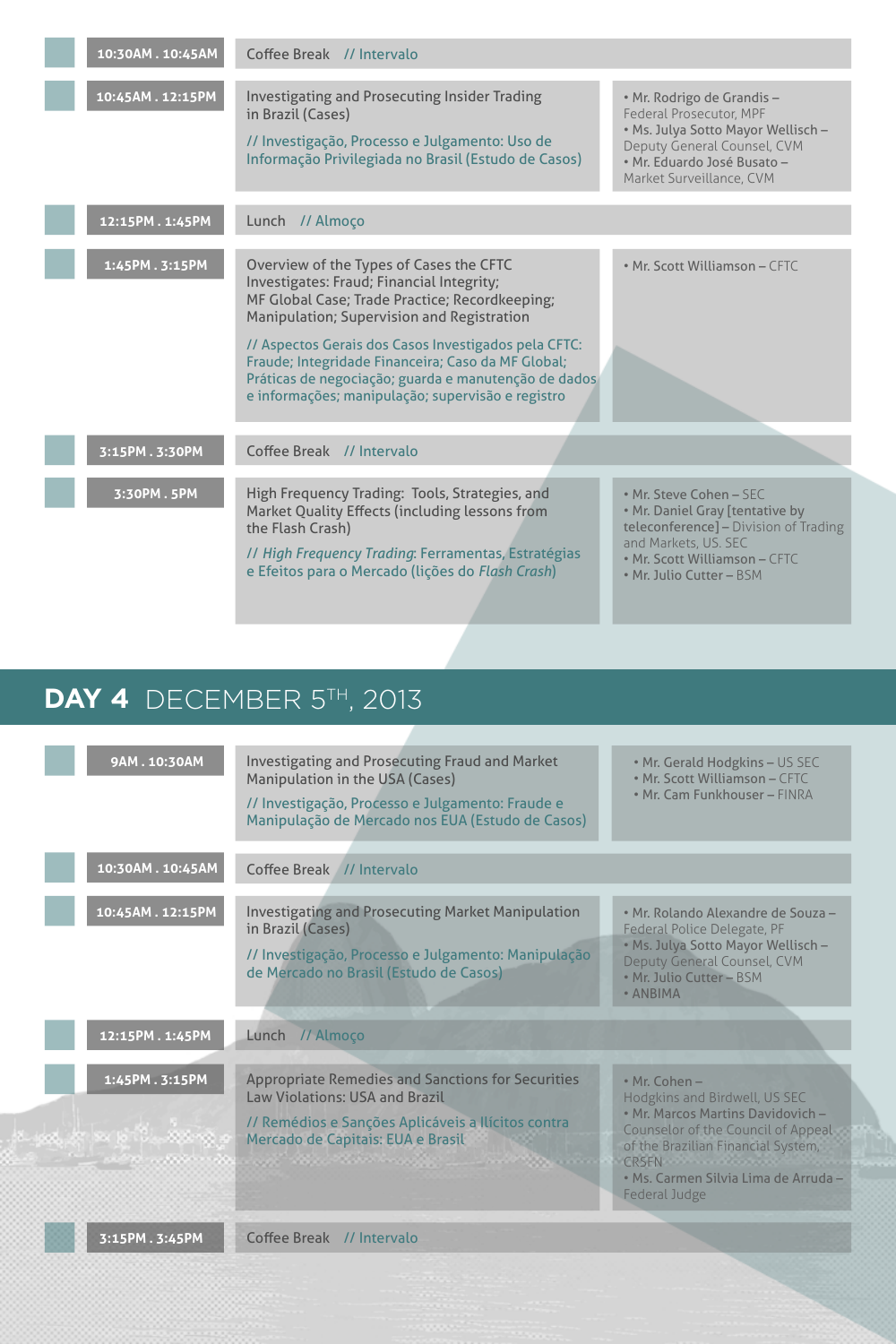| 9AM.10:15AM      | <b>Financial Accounting and Disclosure Fraud</b><br>and Foreign Corrupt Practices by Stock<br><b>Issuing Companies</b><br>// Fraude na Contabilidade Financeira e na Divulgação<br>de Informações (Disclosure); Práticas de Corrupção<br>Estrangeira por Companhias Emissoras de Valores<br><b>Mobiliários nos EUA</b> | . Mr. Gerald Hodgkins - SEC                                                                                                                                                                                                                                 |
|------------------|------------------------------------------------------------------------------------------------------------------------------------------------------------------------------------------------------------------------------------------------------------------------------------------------------------------------|-------------------------------------------------------------------------------------------------------------------------------------------------------------------------------------------------------------------------------------------------------------|
| 10:15AM. 10:45AM | Coffee Break // Intervalo                                                                                                                                                                                                                                                                                              |                                                                                                                                                                                                                                                             |
| 10:45AM.12:15PM  | New Perspectives on the Enforcement of Real<br><b>Estate Investment Funds</b><br>// Novas Perspectivas no Enforcement de Fundos<br>de Investimento Imobiliários                                                                                                                                                        | • Mr. Francisco José Bastos Santos -<br>Institutional Investors Supervision<br>Office, CVM<br>• ANBIMA                                                                                                                                                      |
| 12:15PM.1:45PM   | Lunch // Almoço                                                                                                                                                                                                                                                                                                        |                                                                                                                                                                                                                                                             |
| 1:45PM.3:45PM    | Anti-Money Laundering and the Securities Industry<br>// Prevenção e Combate à Lavagem de Dinheiro no<br>Mercado de Valores Mobiliários                                                                                                                                                                                 | · Mr. Marcus Vinicius de Carvalho -<br>Inspector, CVM<br>· Mr. José Eduardo Guimarães Barros-<br><b>General Counsel, CVM</b><br>• Mr. Antonio Gustavo Rodrigues -<br>Chairperson, COAF<br>. Mr. Z. Scott Birdwell - US SEC<br>• Mr. Scott Williamson - CFTC |
| 3:45PM.4:15PM    | <b>Concluding Remarks</b><br>// Considerações Finais                                                                                                                                                                                                                                                                   | • Mr. Z. Scott Birdwell - US SEC<br>• Mr. Leonardo Pereira -<br>Chairperson, CVM<br>• Mr. Alexandre Pinheiro dos Santos -<br>Chief Executive Officer, CVM                                                                                                   |

Inter-Agency Cooperation: Best Practices in Cooperation Among Securities Regulators, Self-Regulatory Organizations, and Criminal Authorities

// Cooperação entre Agências: Melhores Práticas de Cooperação entre Reguladores do Mercado de Valores Mobiliários, Organizações Autorreguladoras e Autoridades Criminais

• Mr. Alexandre Pinheiro dos Santos – Chief Executive Officer, CVM

- Mr. Stephen Cohen US SEC
- Mr. Gerald Hodgkins US SEC
- Mr. Scott Williamson CFTC
- Mr. Cam Funkhouser FINRA
- Mr. Luiz Felipe Calabró BSM

<u>er Liberat</u>

• ANBIMA

# DAY 5 DECEMBER 6<sup>TH</sup>, 2013

## **3:45PM . 5:30PM**